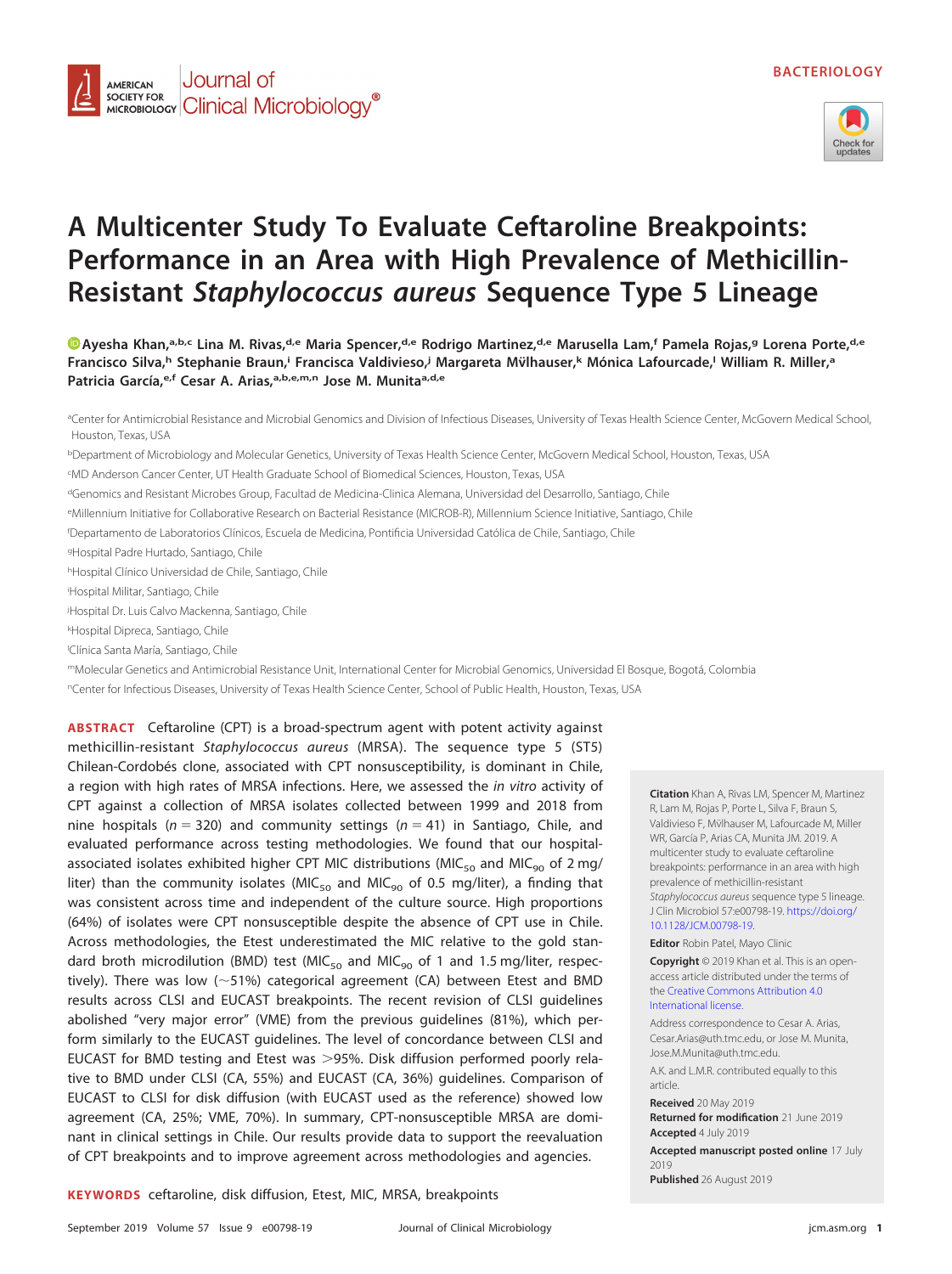*S*taphylococcus aureus is a major human pathogen with the ability to evolve and adapt under conditions of antibiotic selective pressure, making methicillin-resistant S. aureus (MRSA) particularly problematic due to resistance to commonly used antibiotics [\(1\)](#page-9-0). MRSA is a leading cause of health care-associated infections [\(2\)](#page-9-1) and has also been identified as an important pathogen in community settings (communityassociated MRSA [CA-MRSA]), causing epidemics in several locations around the world [\(3,](#page-9-2) [4\)](#page-9-3). Dissemination of MRSA largely occurs through the activity of genetic lineages that expand into and dominate specific geographic areas [\(4\)](#page-9-3). For instance, the rapid dissemination of the sequence type 8 (ST8) USA300 clone established it as an endemic CA-MRSA lineage in North America [\(5\)](#page-9-4), while a closely related genetic lineage (designated USA300-LV) dominates in some areas of South America [\(6,](#page-10-0) [7\)](#page-10-1). USA300-LV is prevalent in Colombia, Venezuela, and Ecuador [\(3\)](#page-9-2), while different representatives of clonal complex 5 (CC5) predominate in Brazil, Chile, and Peru, indicating extensive regional diversity in MRSA population dynamics [\(8\)](#page-10-2). In Chile and Peru, the prevalence of MRSA is high. Indeed, in a recent prospective study of S. aureus bacteremia using samples from three hospitals in Chile, 45% of all bloodstream isolates were MRSA, and the majority  $(\sim)90\%$  belonged to the ST5 Chilean-Cordobés lineage, previously reported to be widely disseminated across the region [\(8](#page-10-2)[–](#page-10-3)[11\)](#page-10-4).

Resistance to antistaphylococcal penicillins and most other  $\beta$ -lactams in S. aureus is mainly attributed to mecA-encoded low-affinity penicillin binding protein 2a (PBP2a), which is able to perform transpeptidation in the presence of virtually all  $\beta$ -lactam antibiotics [\(12\)](#page-10-5). Ceftaroline (CPT) is a recently introduced broad-spectrum cephalosporin with remarkable anti-MRSA activity due to its distinct ability to inhibit PBP2a [\(13\)](#page-10-6). CPT has been approved by the U.S. Food and Drug Administration for the treatment of complicated skin and soft tissue infections (including infections by MRSA) and community-acquired pneumonia (methicillin-susceptible isolates only) and has seen increasing off-label use in treatments of other MRSA infections [\(14,](#page-10-7) [15\)](#page-10-8). Of note, low-level CPT resistance in MRSA has been reported around the world, predating the introduction of the drug into hospitals [\(16](#page-10-9)[–](#page-10-10)[18\)](#page-10-11). On the other hand, high-level CPT resistance remains infrequent and has been attributed to specific substitutions in the penicillin-binding domain of PBP2a [\(19,](#page-10-12) [20\)](#page-10-13).

The European Committee on Antimicrobial Susceptibility Testing (EUCAST) has established an MIC of  $\leq$ 1 mg/liter as the clinical breakpoint for CPT susceptibility. However, EUCAST's definitions of resistance differ between isolates obtained from pneumonia ( $>1$  mg/liter) and those obtained from other clinical sources ( $>2$  mg/liter). Isolates exhibiting CPT MICs of 1 mg/liter fall in a category denominated "area of technical uncertainty" (ATU) [\(21\)](#page-10-14). The Clinical and Laboratory Standards Institute (CLSI) recently refined its recommendation for CPT breakpoints. In line with EUCAST, isolates with an MIC of  $\leq$ 1 mg/liter are considered susceptible; however, CPT resistance was established with an MIC of  $\geq$ 8 mg/liter (the previous breakpoint was  $\geq$ 4 mg/liter). Isolates exhibiting CPT MICs of 2 to 4 mg/liter fall into the susceptible dose-dependent (SDD) category [\(22\)](#page-10-15), in contrast to previous CLSI recommendations that placed isolates with a CPT MIC of 2 mg/liter in an intermediate category. In addition, there are major differences between these agencies in terms of disk diffusion techniques and breakpoints. CLSI disk diffusion recommendations are based on a disk with 30  $\mu$ g of CPT; a diameter of  $\leq$ 19 mm is defined as representative of resistance, zones 20 to 24 mm in diameter fall into the SDD category, and a zone of  $\geq$ 25 mm in diameter is considered to represent susceptibility [\(22\)](#page-10-15). In contrast, EUCAST uses a 5- $\mu$ g CPT, disk with nonpneumonia isolates defined as resistant if the zone diameter is  $\leq$ 17 mm and susceptible if  $\geq$ 20 mm. Pneumonia-derived isolates are considered resistant or susceptible with a diameter of  $\leq$ 20 or  $\geq$ 20 mm, respectively [\(21\)](#page-10-14). Both nonpneumonia and pneumonia-derived isolates exhibiting a diameter of 19 to 20 mm fall in the ATU. All breakpoints are listed in Table S1 in the supplemental material.

A recent European surveillance study compared levels of CPT MIC value agreement between Etest and broth microdilution (BMD) and found good reliability for isolates with an MIC of  $\leq$ 1 mg/liter but not for those with an MIC of  $\geq$ 2 mg/liter [\(23\)](#page-10-16). A 2012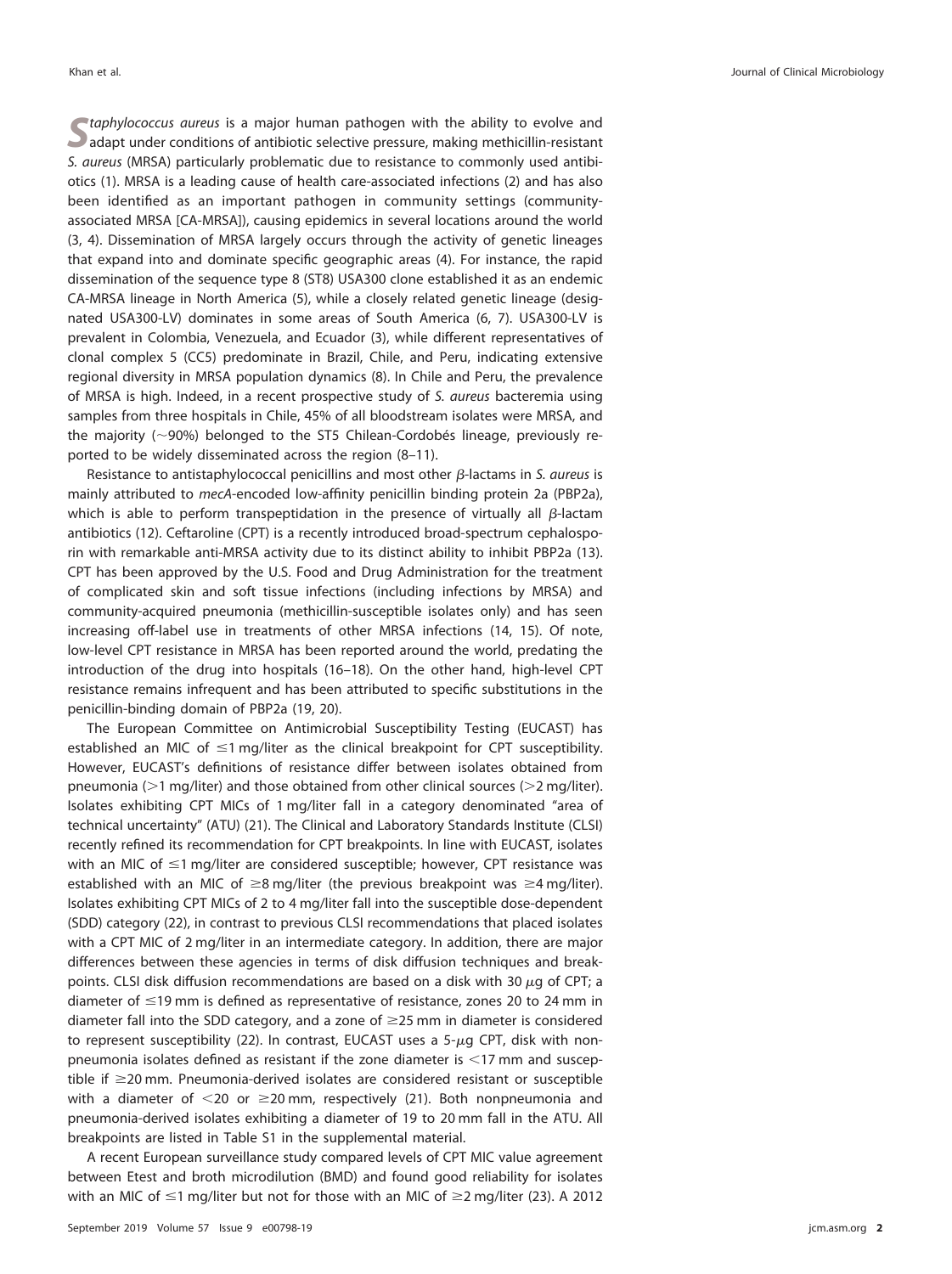international surveillance study reported that 73% (90/123) of MRSA isolates from three Chilean hospitals had high CPT MICs of 2 mg/liter and that all of the isolates belonged to ST5 [\(18\)](#page-10-11). Similarly, another study from South Korea reported that among all the MRSA isolates in their study that were CPT nonsusceptible (44%, 70/159), all but one belonged to the ST5 lineage and harbored substitutions in PBP2a [\(24\)](#page-10-17). Thus, previous data suggested that some MRSA lineages, such as ST5, exhibit higher CPT MICs associated with changes in the predicted PBP2a sequence. In this study, we evaluated the in vitro activity of CPT against MRSA isolates circulating in Santiago, Chile, using a collection of clinical isolates recovered from various hospitals and the community from 1999 to 2018. Of note, CPT was not available for clinical use in Chile until 2019. In addition, since previous data suggested that CPT susceptibility testing using Etest or disk diffusion is unreliable for isolates with higher MICs (i.e., 1 to 2 mg/liter) [\(25\)](#page-10-18), we also aimed to evaluate the performance of Etest and disk diffusion methodologies in detecting CPT nonsusceptibility relative to the gold standard BMD and to compare CLSI and EUCAST breakpoints for all methodologies tested.

## **MATERIALS AND METHODS**

**Bacterial strains.** MRSA clinical isolates were collected between 1999 and 2018 from 9 tertiary-care hospitals in Santiago, Chile. The CA-MRSA isolates were obtained between 2012 and 2017 in a surveillance study of isolates from individuals with no recent history of hospitalizations. All strains were analyzed in a central laboratory. Species identification and the methicillin resistance phenotype were confirmed with matrix-assisted laser desorption ionization–time of flight (MALDI-TOF) and analysis of susceptibility to cefoxitin (disk diffusion), respectively. PCR for mecA was performed on all isolates.

**Susceptibility testing.** MICs were determined in triplicate by BMD testing on panels prepared in-house using cation-adjusted Mueller-Hinton (CAMH) broth (Becton, Dickinson, Franklin Lakes, NJ), as recommended by both EUCAST and CLSI guidelines [\(21,](#page-10-14) [26,](#page-10-19) [27\)](#page-10-20). CPT concentrations spanned a doubling dilution range of 0.032 mg/liter to 4 mg/liter. MICs were read after incubation at 35°C in a non-CO<sub>2</sub> incubator for 16 to 20 h. The Etest (bioMérieux, Marcy l'Etoile, France) was performed on MH agar (Oxoid, Basingstoke, United Kingdom) with incubation at 35°C in the incubator for 16 to 24 h following the manufacturers' instructions. Disk diffusion testing was carried out in three biological replicates according to EUCAST and CLSI guidelines [\(27,](#page-10-20) [28\)](#page-10-21). For EUCAST determinations, disk testing was performed with  $5-\mu$ g CPT disks (Bio-Rad, Hercules, CA) and CAMH agar (Becton, Dickinson). For CLSI determinations, 30-µg disks (Oxoid) were used. For all susceptibility testing, the same inoculum was prepared for every replicate and the same inoculum was used across testing methodologies performed in parallel.

Quality control testing was performed using S. aureus ATCC 29213 for BMD testing and Etest and S. aureus ATCC 25923 for disk diffusion. If the control did not report an MIC within a range of 0.12 to 0.5 mg/liter, the full experiment was not recorded and repeated. Susceptibilities were analyzed using 2019 EUCAST [\(21\)](#page-10-14) breakpoints or the newly revised (2019) CLSI criteria. Comparisons were also made using the previous (2018) CLSI criteria [\(22,](#page-10-15) [29\)](#page-10-22).

**Data analyses.** Susceptibility results were compared and categorized in relation to BMD testing. Categorical agreement (CA), essential agreement (EA), major errors (ME), very major errors (VME), and minor errors (ME) were evaluated. EA was defined as agreement within  $\pm 1$  2-fold dilution of the results obtained using the method under evaluation with those obtained by BMD. Etest MIC values were rounded up to the next concentration of the standard doubling dilution scale when necessary. CA was defined as agreement of interpretative results between the method under evaluation and BMD using CLSI or EUCAST, as appropriate. If the MIC value did not stringently fall into the susceptible category or the resistant category, it was classified as representing nonsusceptibility, which included the categories of intermediate susceptibility (CLSI 2018) and SDD (CLSI 2019). Significant differences in MIC values for the hospital-associated MRSA isolates versus the MIC values for the CA-MRSA isolates were assessed with a Mann-Whitney-Wilcoxon t test. Variation in the categorization of isolates as susceptible, nonsusceptible (uncategorized, susceptible-dose dependent, and/or intermediate), or resistant across agencies or testing methodologies was evaluated for significance with a contingency chi-square test. Comparisons between the MIC values called by BMD testing versus those called by Etest were also assessed for significance by a Mann-Whitney-Wilcoxon t test.

Discrepancies between the method under evaluation and BMD testing were categorized as follows: VME, susceptible by the test method under evaluation and resistant by BMD testing (with values divided by total number of resistant isolates reported by the reference method); ME, resistant by the test method under evaluation and susceptible by BMD (with values divided by total number of susceptible isolates reported by the reference method); ME, a discrepancy between the test method under evaluation and reference methods involving an intermediate, SDD, or nonsusceptible result (with values divided by the total number of isolates). Pearson correlation coefficient calculations (r values) were calculated using GraphPad Prism to compare levels of MIC value agreement between the log2-adjusted MIC values determined by BMD testing and Etest for each isolate.

**Reproducibility study.** Initial analyses yielded BMD MICs at the higher range (1 to 4 mg/liter) for MRSA isolates. To confirm reproducibility of these higher-range MICs, the 20 isolates with the highest MICs were independently retested in the Center for Antimicrobial Resistance and Microbial Genomics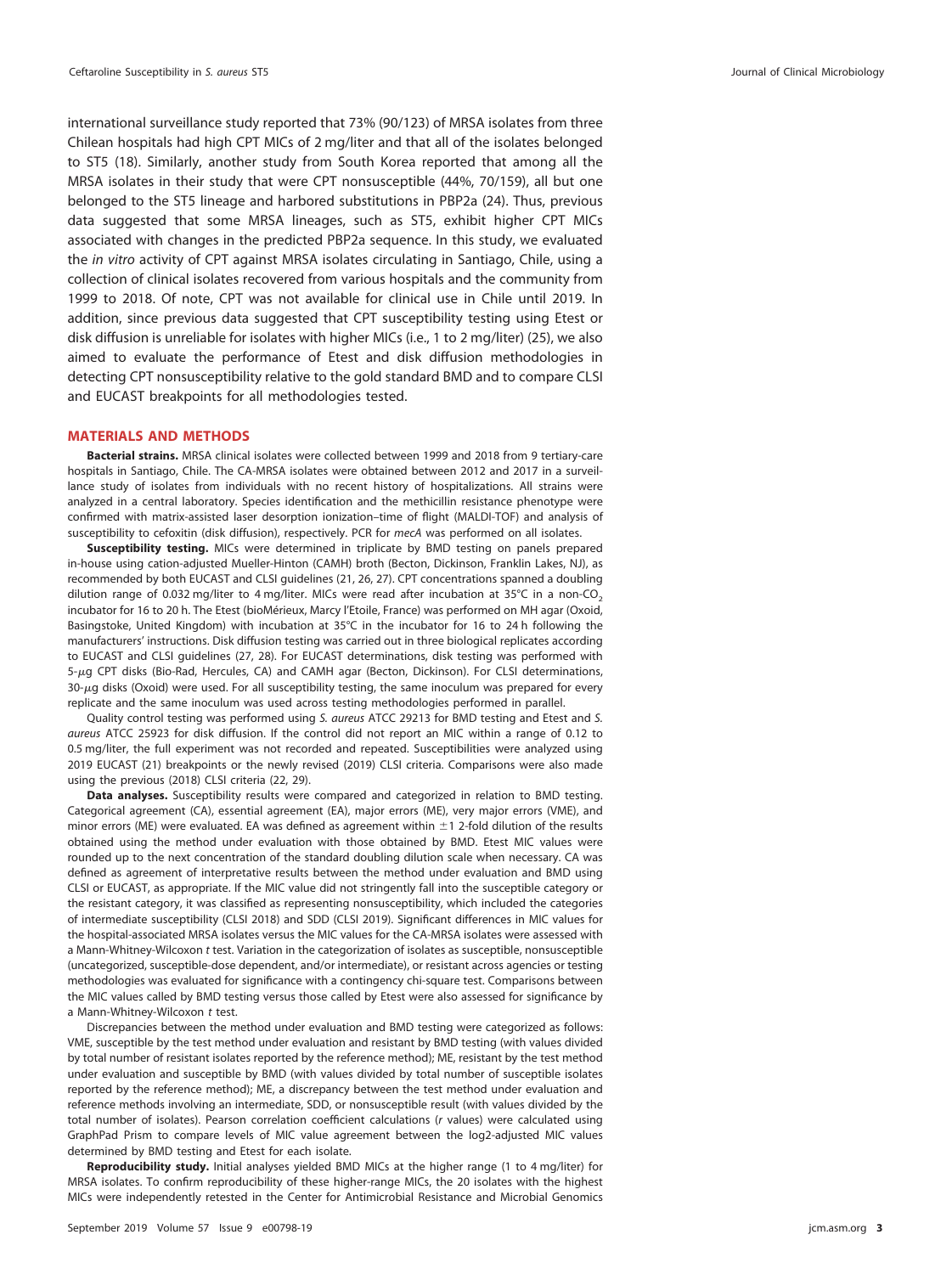

<span id="page-3-0"></span>**FIG 1** Ceftaroline (CPT) MIC distribution of clinical isolates. (A) Comparison of CPT susceptibilities of clinical isolates ( $n = 320$ ) between broth microdilution (BMD) and Etest gradient strip methodologies. (B) MIC distributions of clinical isolates collected between 1999 and 2008 ( $n = 161$ ) versus those collected between 2009 and 2018 ( $n = 159$ ) by BMD.

(CARMiG) at the University of Texas Health Science Center, Houston, TX, USA, using an independent stock of CPT. In addition, since isolates frequently gave an MIC value of 1 mg/liter, which, according to EUCAST guidelines, lies in the "area of technical uncertainty," we also tested 20 representative isolates in a fashion similar to that listed above. All these isolates exhibited a consistent CPT MIC of 1 mg/liter. Isolates with values of 1 mg/liter were categorized as "susceptible" for data analyses. All MICs were determined in three biological replicates (three separate inoculums) on panels prepared in-house, spanning a doubling dilution range of 0.032 mg/liter to 8 mg/liter.

## **RESULTS**

**Ceftaroline MIC distribution.** A total of 320 clinical MRSA isolates were collected from 9 hospitals across Santiago, Chile (1999 to 2018). The isolates were distributed in five time periods (3 years each) as follows: 1999 to 2002 ( $n = 93$ ), 2003 to 2006 ( $n = 62$ ), 2007 to 2010 ( $n = 45$ ), 2011 to 2014 ( $n = 43$ ), and 2015 to 2018 ( $n = 77$ ). The sources of the clinical isolates were blood ( $n = 118$ ), sterile fluids ( $n = 26$ ), bone or tissue  $(n = 36)$ , respiratory system  $(n = 78)$ , skin  $(n = 55)$ , and urine  $(n = 7)$ . A total of 41 CA-MRSA isolates (see Materials and Methods for definition) were also assessed. BMD testing showed that CPT MIC distributions of the clinical isolates ranged from 0.125 mg/ liter to 4 mg/liter, with MIC<sub>50</sub> and MIC<sub>90</sub> values of 2 mg/liter each [\(Fig. 1A\)](#page-3-0), which is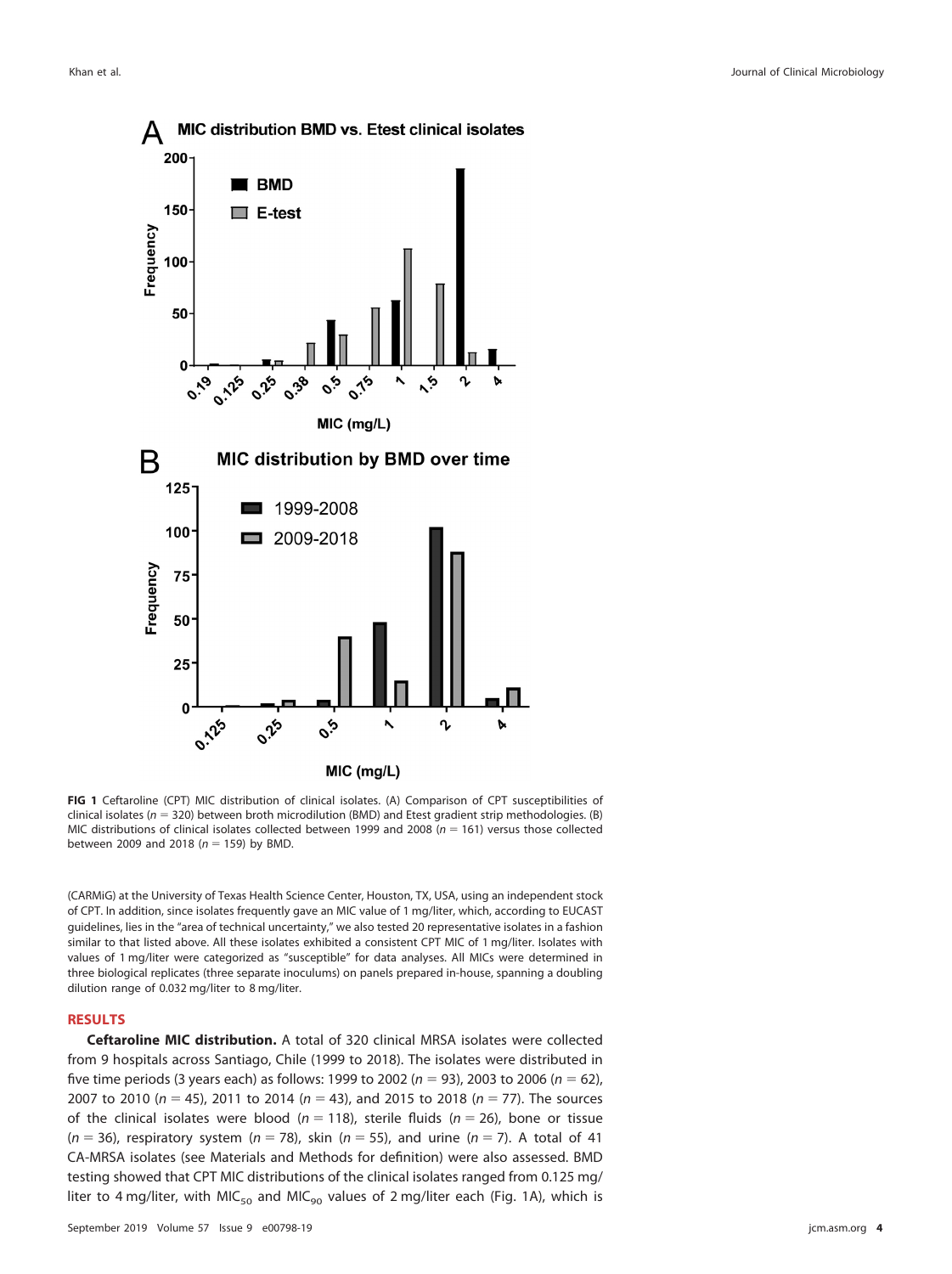<span id="page-4-0"></span>

| TABLE 1 Isolate categorization based on 2019 (revised) CLSI, 2018 CLSI, and 2018 EUCAST nonpneumonia guidelines |  |
|-----------------------------------------------------------------------------------------------------------------|--|
|-----------------------------------------------------------------------------------------------------------------|--|

|                                                         | No. of isolates <sup><i>a</i></sup> |                           |                        |                             |                             |                          |              |                       |
|---------------------------------------------------------|-------------------------------------|---------------------------|------------------------|-----------------------------|-----------------------------|--------------------------|--------------|-----------------------|
| Isolate category                                        | <b>BMD</b><br>(CLSI 2019)           | <b>BMD</b><br>(CLSI 2018) | <b>BMD</b><br>(EUCAST) | <b>Etest</b><br>(CLSI 2019) | <b>Etest</b><br>(CLSI 2018) | <b>Etest</b><br>(EUCAST) | DD<br>(CLSI) | <b>DD</b><br>(EUCAST) |
| Susceptible                                             | 114                                 | 114                       | 114                    | 228                         | 228                         | 228                      | 241          | 54                    |
| Nonsusceptible                                          |                                     |                           | 190                    |                             |                             | 92                       |              | 94                    |
| Susceptible dose dependent or intermediate <sup>b</sup> | - 206                               | 190                       |                        | 92                          | 92                          |                          | 78           |                       |
| Resistant                                               |                                     | 16                        | 16                     |                             |                             |                          |              | 172                   |

aData represent numbers of clinical isolates classified into the indicated susceptibility categories per broth microdilution (BMD), Etest, or gradient disk diffusion (DD) results.

**bSusceptible dose-dependent, intermediate, and nonsusceptible data are grouped together for future error rate determinations.** 

higher than the values previously reported for global MIC distributions of CPT in MRSA (MIC<sub>50</sub> and MIC<sub>90</sub> values of 0.5 mg/liter in the United States and 0.25 mg/liter in Europe) [\(16\)](#page-10-9). In contrast, the MIC<sub>50</sub> and MIC<sub>90</sub> values determined for the 41 CA-MRSA isolates were significantly lower ( $P < 0.0001$ ) at 0.5 mg/liter (range, 0.25 to 1 mg/liter; see Fig. S1 in the supplemental material). For reproducibility analyses, the 20 MRSA isolates with the highest MIC values and the 20 isolates with an MIC of 1 mg/liter, considered representative of an "ATU" according to EUCAST guidelines, were independently confirmed in triplicate by BMD testing. Among them, 39/40 gave identical MICs, whereas one isolate that previously exhibited an MIC of 2 mg/liter gave an MIC of 4 mg/liter in the independent laboratory. Of note, in each set of BMD measurements, the value determined for the quality control strain was confirmed to be within the range of 0.12 to 0.5 mg/liter. In fact, that strain consistently yielded an MIC of 0.25 mg/ liter. Per the 2019 CLSI criteria, none of the isolates showed CPT resistance and 206/320 of the isolates fell in the SDD category (i.e., MIC values of 2 to 4 mg/liter). Per the EUCAST criteria, 16/320 isolates were CPT resistant and 190/320 were nonsusceptible [\(Table 1\)](#page-4-0) [\(Fig. 2\)](#page-4-1).

In addition, we looked more closely at the CPT MIC distributions across time by comparing the isolates collected between 1999 and 2008 ( $n = 161$ ) to those obtained between 2009 and 2018 ( $n = 159$ ). The MIC<sub>50</sub> and MIC<sub>90</sub> values for the two sets were 2 mg/liter each [\(Fig. 1B\)](#page-3-0), indicating that the high CPT MICs have been present for the past 2 decades. Furthermore, the isolates obtained from invasive infections ( $n = 179$ , i.e., the isolates collected from blood or other sterile sources) had similar MICs (MIC<sub>50</sub>) and  $MIC_{90}$  values of 2 mg/liter).

#### Comparison across methodologies and breakpoints



<span id="page-4-1"></span>**FIG 2** Frequency distribution of clinical isolates categorized as susceptible, nonsusceptible (including ATU), susceptible dose dependent (SDD)/intermediate (I), or resistant (R) across methodologies and agency guidelines. BMD, broth microdilution; DD, disk diffusion.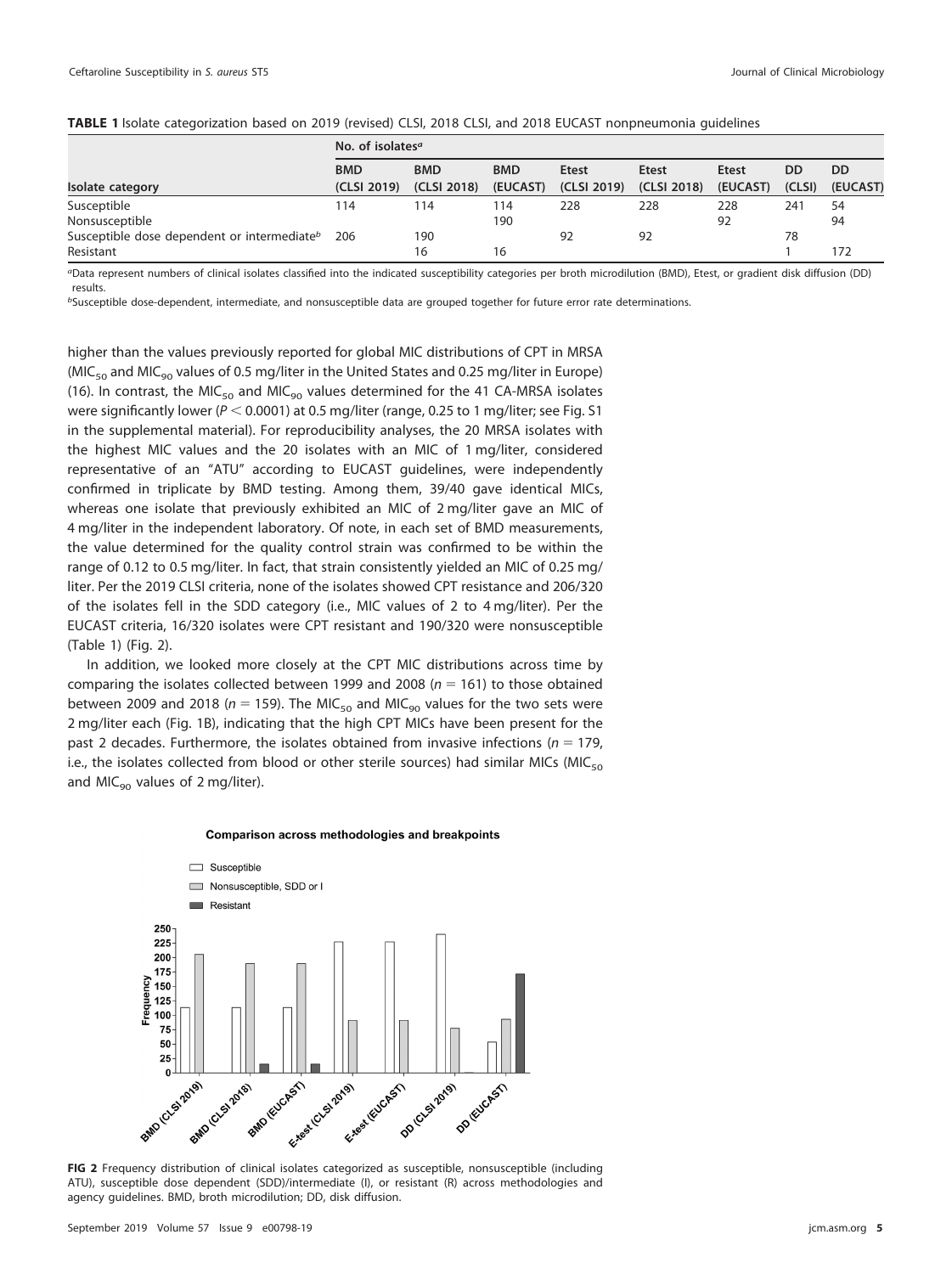**MIC agreement between BMD and Etest.** We evaluated the performance of the Etest in relation to BMD testing (as the gold standard) [\(Fig. 2;](#page-4-1) see also Table S2 in the supplemental material). The MIC<sub>50</sub> and MIC<sub>90</sub> values according to Etest were 1 and 1.5 mg/liter, respectively, with the MIC distributions clearly showing that the Etest frequently underestimated the MIC values relative to the BMD values [\(Fig. 1A\)](#page-3-0). EA was 82% (262/320,  $P < 0.0001$ ), and the Pearson correlation coefficient value for the log2 adjusted binned MIC values for each isolate in the comparisons between BMD testing and Etest was low  $(r = 0.612)$ .

Under the 2019 CLSI breakpoints, there was 51% (164/320,  $P < 0.0001$ ) CA between BMD testing and Etest with no VME or ME and a 48% (154/320) ME rate (see [Table 3\)](#page-8-0). Of note, most of the ME were derived from isolates that fell in the SDD category by BMD but were catalogued as susceptible by Etest (42%, 134/320) (Table S6). Indeed, the majority of the lower values reported by Etest occurred with isolates in the 1 to 4 mg/liter CPT MIC range by BMD testing.

Using the EUCAST nonpneumonia guidelines, the CA of the results from Etest and BMD was also 51% (162/320,  $P < 0.0001$ ). However, the VME rate was 81% (13/16) with no ME and a ME rate of 45% (144/320) (see [Table 3\)](#page-8-0). The ME was mostly attributable to the Etest underestimating the MIC and categorizing "nonsusceptible" strains as fully susceptible (38%, 121/320) (Table S6).

**Evaluation of the performance of the disk diffusion methodology.** Disk diffusion testing is still widely used for assessment of CPT susceptibility and is a more affordable alternative than automated testing or Etest. Thus, we sought to evaluate the performance of this method relative to BMD testing. The CA between disk diffusion (30  $\mu$ g CPT) and BMD with 2019 CLSI criteria was 55% (177/320 [Table S3];  $P < 0.0001$ ). There was no VME with a ME and ME rates of 1% (1/320) and 44% (144/320), respectively (see [Table 3\)](#page-8-0). The latter mainly derived from the fact that the disk diffusion method underestimated the MIC, categorizing isolates as "nonsusceptible" compared to BMD (135/320, 42%) (Table S6).

CA between disk diffusion (5  $\mu$ g CPT) and BMD with the nonpneumonia EUCAST guidelines was only 36% (115/320), with 6% (1/16) VME, 35% (40/114) ME, and 51% (164/320) ME (see [Table 3\)](#page-8-0) ( $P < 0.0001$ ). These results were largely due to the disk diffusion method overestimating the MIC of isolates categorized as "nonsusceptible" by BMD (i.e., calling them resistant) [\(Fig. 2;](#page-4-1) see also [Table 3](#page-8-0) and Table S4).

**Comparison between EUCAST and CLSI breakpoints.** Due to the variation in CPT breakpoints across agencies, we sought to evaluate the level of agreement between EUCAST and CLSI [\(Fig. 2\)](#page-4-1) (see [Table 3\)](#page-8-0). Comparison of BMD with the 2019 CLSI versus EUCAST nonpneumonia guidelines yielded a 95% CA (304/320) with only a 5% (16/320) ME (see [Table 3;](#page-8-0)  $P < 0.05$ ). For Etest comparisons between 2019 CLSI and EUCAST, the CA was 100%. Thus, the CLSI and EUCAST breakpoints performed similarly in comparisons of BMD testing and Etest results.

The EUCAST and CLSI guidelines are inherently variable for disk diffusion as they are based on different CPT disk concentrations (5 and 30  $\mu$ g, respectively). The zone diameter cutoff values for resistance, however, are very similar (Table S1). Thus, comparisons of the EUCAST nonpneumonia and CLSI guidelines for disk diffusion performance were carried out using EUCAST as the baseline reference (since it utilizes disks with a lower concentration of CPT) (Table S5). The CA was 25% (115/320,  $P <$ 0.0001) with a high VME of 70% (120/172) and a ME of 38% (120/320) derived from the CLSI disk diffusion guidelines underestimating isolates deemed "resistant" by the EUCAST guidelines (see [Table 3\)](#page-8-0) [\(Fig. 2\)](#page-4-1). Of note, using the CLSI disk diffusion guidelines as the reference, there was still a large discrepancy, with a high ME of 50% (120/241), no VME, and a ME of 38% (120/320) (see [Table 3\)](#page-8-0).

**The impact of revising CLSI breakpoints: a comparison between 2018 and 2019 criteria.** Since the CLSI guidelines for CPT were recently changed (Table S1), we evaluated the impact of this revision. Under the 2018 criteria, similarly to EUCAST, 5% of the isolates (16/320) were resistant by BMD testing. The revised 2019 criteria yielded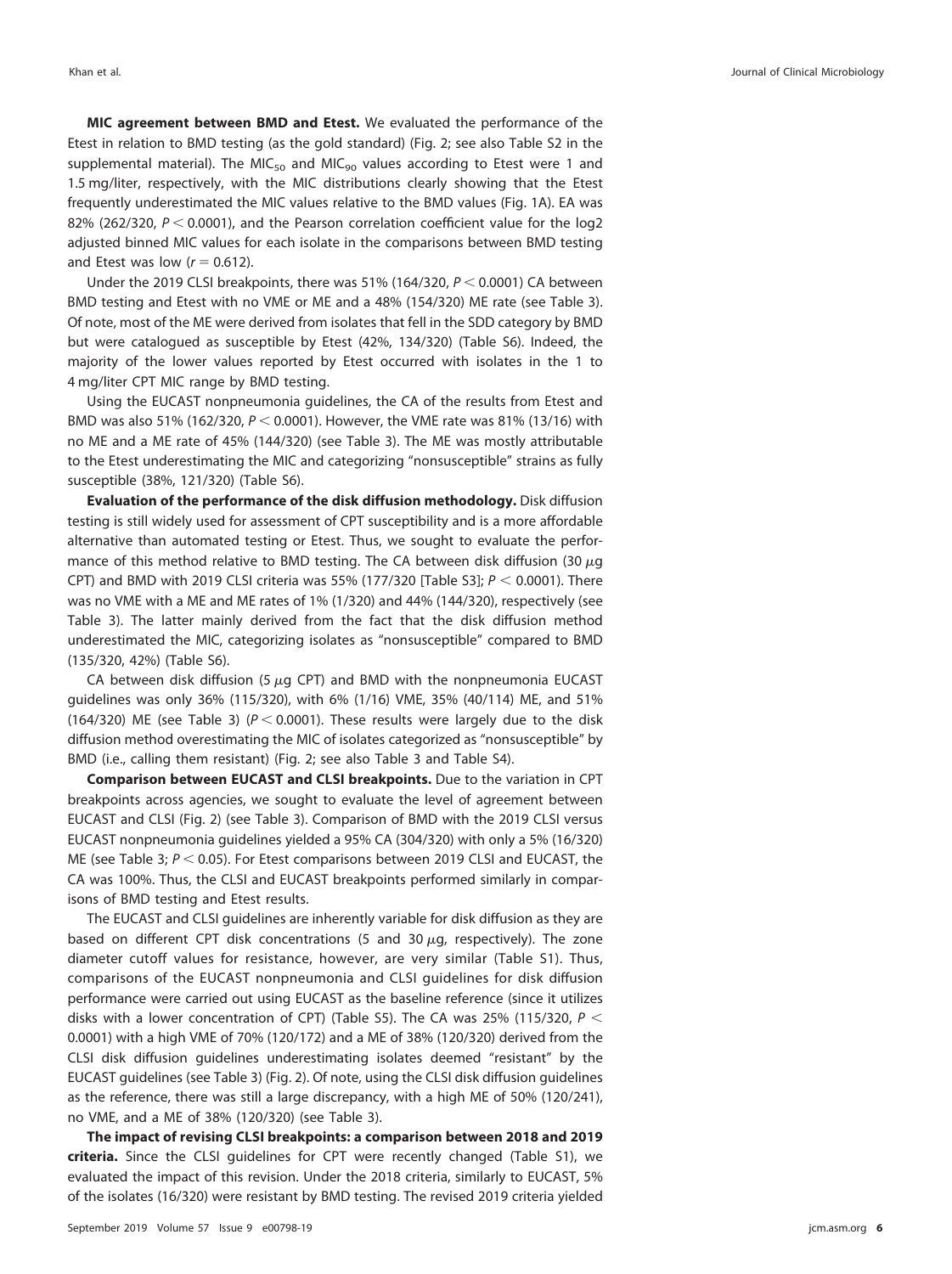<span id="page-6-0"></span>**TABLE 2** Isolate categorization based on EUCAST pneumonia guidelines for respiratory system-derived isolates

|                  | No. of isolates <sup><math>a</math></sup> |                |             |
|------------------|-------------------------------------------|----------------|-------------|
| Isolate category | <b>BMD (EUCAST)</b>                       | Etest (EUCAST) | DD (EUCAST) |
| Susceptible      | 114                                       | 228            | 54          |
| Resistant        | 206                                       | 92             | 266         |

aData represent numbers of clinical isolates classified into the indicated susceptibility categories per broth microdilution (BMD), Etest, or gradient disk diffusion (DD) results.

no resistant isolates [\(Table 1\)](#page-4-0) [\(Fig. 2\)](#page-4-1). Comparing BMD testing and Etest with the old CLSI breakpoints yielded a CA similar to that seen with the 2019 criteria (51%, 164/320,  $P < 0.0001$ ) but increased the VME to 81% (13/16) with no ME and a ME rate of 45% (143/320) (see [Table 3\)](#page-8-0). Most of the ME resulted from isolates considered susceptible by BMD but intermediate (MIC  $= 2$  mg/liter) by Etest (38%, 120/320) (Table S6).

Comparing BMD versus disk diffusion with 2018 criteria yielded a CA of 53% (171/320,  $P < 0.0001$ ), similar to results seen with the 2019 criteria. However, unlike the 2019 criteria, which yielded a VME of 0, the 2018 guidelines gave a VME of 63% (10/16), the same 1% ME (1/114), and a 43% ME (see [Table 3\)](#page-8-0). Thus, revision of the CLSI breakpoints has resulted in significant improvements in reducing serious discrepancies.

For both BMD testing and the Etest, the CA between the 2018 CLSI guidelines and the current EUCAST recommendations was 100%.

**Evaluation with EUCAST pneumonia guidelines.** EUCAST has a unique set of breakpoints for respiratory isolates with clinical indications of pneumonia (Table S1). We performed a secondary analysis evaluating our respiratory isolates under these guidelines and observed important differences. Under the pneumonia breakpoints, 64% (206/320) of the isolates were defined as resistant by BMD, 29% by Etest (92/320), and 83% (266/320) by disk diffusion, which are considerably higher than the levels observed with nonpneumonia criteria (5% by BMD, 0% by Etest, and 54% by disk diffusion) [\(Tables 1](#page-4-0) and [2;](#page-6-0) see also Fig. S2).

Comparing BMD and Etest, the performance was similar to that seen with the nonpneumonia criteria (CA, 52%, 166/320,  $P < 0.0001$ ) with a ME rate of 18% (20/320) but the VME rate was reduced to 65% (134/206) compared to the 81% rate obtained under nonpneumonia guidelines (Table S7). Evaluating BMD versus disk diffusion, the CA was 78% (250/320,  $P < 0.0001$ ), yielding a VME rate of 2% (5/206), a higher ME of 40% (46/114), and a ME of 6% (19/320) (Table S7).

We also compared results across agencies. CA for BMD between 2019 CLSI and EUCAST under the pneumonia quidelines decreased to 36% (114/320, Table S7,  $P <$ 0.0001) relative to the 95% seen with the nonpneumonia criteria. The ME rate also increased to 64% (206/320) compared to the 5% seen with the nonpneumonia criteria. CA between 2019 CLSI and EUCAST for pneumonia for Etest was 71.3% (228/320,  $P <$ 0.0001) with no VME or ME and a ME rate of 29% (92/320).

CA between EUCAST pneumonia criteria and CLSI for disk diffusion using EUCAST (5  $\mu$ g CPT) as a reference yielded a low CA of 23% (72/320,  $P < 0.0001$ ), a high VME rate of 71% (188/266), and a ME rate of 39% (126/320) (Table S7). Using the CLSI disk diffusion guidelines as a reference, the discrepancies were still high with VME but with a high ME rate of 78% (188/241) and a ME rate of 39% (126/320). Thus, evaluation of respiratory isolates under the pneumonia guidelines increased the levels of the results with respect to the overall rates of resistance and contributed to an increase in the discrepancy rates since the breakpoints for resistance are lower [\(Table 2;](#page-6-0) see also Fig. S2).

# **DISCUSSION**

CPT is a relatively recently introduced broad-spectrum cephalosporin that possesses potent anti-MRSA activity. Previous studies have suggested that isolates belonging to some lineages of the ST5 genetic background seem to be inherently less susceptible to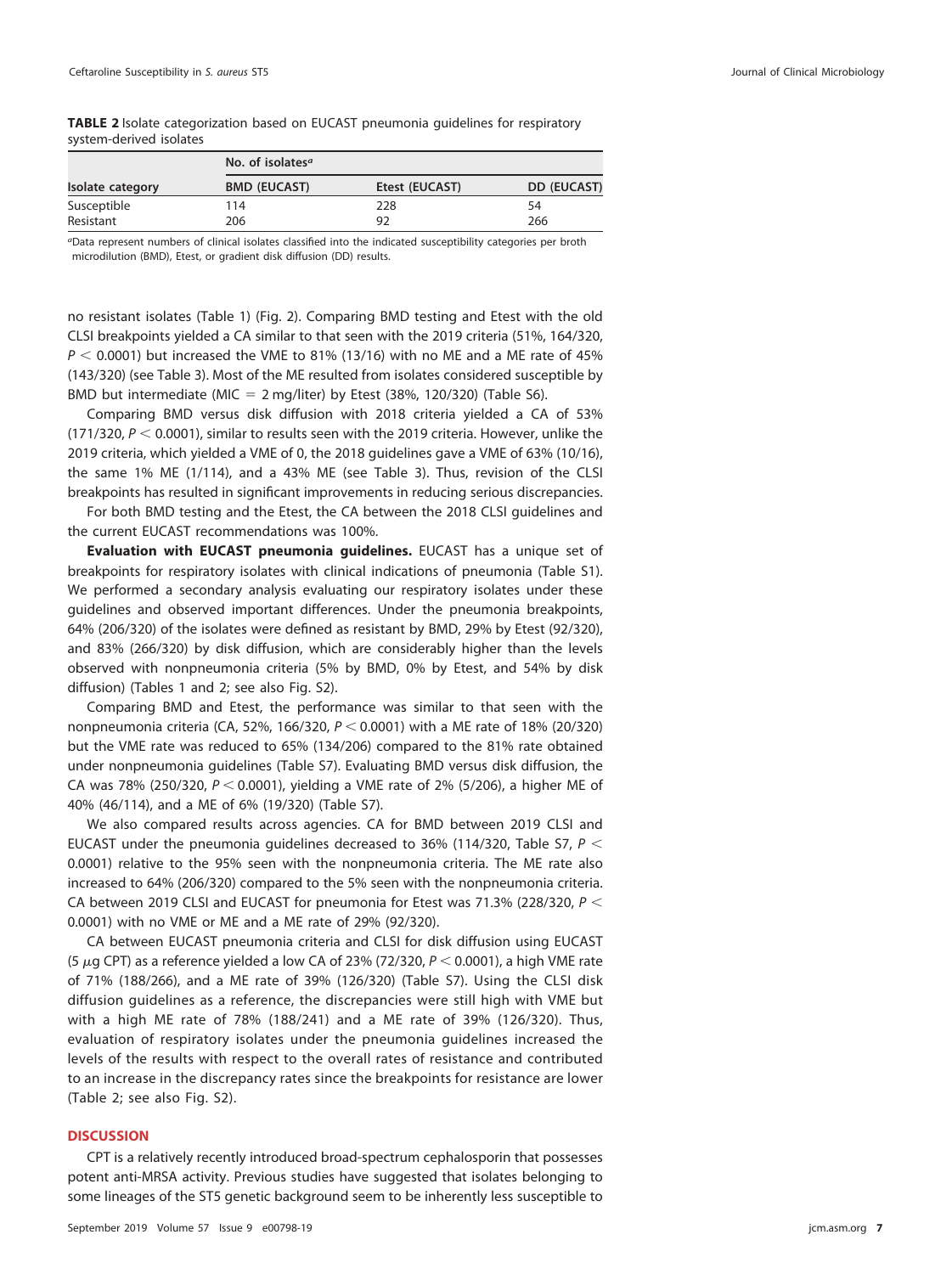CPT than isolates belonging to other lineages, an observation that has been proposed to be related to clone-specific polymorphisms in PBP2a [\(18,](#page-10-11) [24\)](#page-10-17). In order to further study this issue, we took advantage of a large collection of isolates obtained over a 20-year period in 9 hospitals ( $n = 320$ ) in Santiago, Chile, a country where S. aureus infections are largely dominated by an ST5 MRSA clone. Previous data suggested that the global CPT MIC distributions for MRSA and methicillin-sensitive S. aureus (MSSA) were 0.25 to 1 mg/liter and 0.12 to 0.25 mg/liter, respectively [\(30\)](#page-10-23). Our results indicate that the CPT MIC<sub>50</sub> and MIC<sub>90</sub> levels among our Chilean isolates are 4-fold to 8-fold higher than those reported from previous studies performed in other regions of the world [\(Fig. 1A\)](#page-3-0). Despite variations in interpretation between CLSI and EUCAST breakpoints, the two agencies agree on a susceptibility breakpoint of 1 mg/liter for CPT based on the approved dosage regimen of 600 mg administered every 12 h [\(21,](#page-10-14) [22\)](#page-10-15). Strikingly, 64% (206/320) of the MRSA isolates in our collection were CPT nonsusceptible [\(Table 1\)](#page-4-0). The high CPT MICs observed (2 to 4 mg/liter) were highly reproducible, including in an independent laboratory. In contrast, the CA-MRSA isolates had lower  $MIC<sub>50</sub>$  and MIC<sub>90</sub> values (0.5 and 0.5, respectively; see Fig. S1 in the supplemental material) than the hospital-associated isolates, a finding that is consistent with previous reports [\(30\)](#page-10-23). The high MIC distribution of the hospital-associated isolates was not associated with a temporal trend, since older isolates (obtained between 1999 and 2008) had values similar to those for the recent isolates (obtained between 2009 and 2018) [\(Fig. 1B\)](#page-3-0). Furthermore, the high MIC values were not correlated with CPT usage in Chile, since it was not introduced until 2019. Thus, while the reported global rates of CPT resistance are still low [\(31\)](#page-10-24), our findings suggest that lower susceptibility to CPT is an inherent characteristic of the ST5 Chilean-Cordobés lineage, which is the dominant MRSA clone in specific geographic regions of South America [\(8\)](#page-10-2).

Accurate laboratory susceptibility testing is essential for proper usage of an antibiotic, a fact that has major clinical implications. Many diagnostic laboratories, particularly in North America and Europe, utilize automated systems for susceptibility determination, but the use of an Etest gradient strip has been widely adopted in clinical and research settings. Disk diffusion testing is used predominantly in developing countries due to its affordability and accessibility. Additionally, disk diffusion is used for susceptibility determinations of novel and recently approved agents for which automated systems and gradients strips are unavailable and have yet to be standardized [\(32\)](#page-10-25).

We aimed to compare the levels of reliability and performance of the gradient Etest strip or disk diffusion against BMD (as the gold standard technique; [Table 3\)](#page-8-0). In general, there was good essential agreement between the MIC values determined by BMD testing and Etest [\(Table 3\)](#page-8-0), though the Pearson correlation coefficient level of the MIC values across the spectrum was low. The MIC<sub>50</sub> and MIC<sub>90</sub> values, as determined using the Etest, were 1 and 1.5 mg/liter, respectively, suggesting that this methodology frequently underestimates MIC values relative to BMD testing [\(Fig. 1A\)](#page-3-0) [\(23\)](#page-10-16). BMD categorized 64% of our isolates as nonsusceptible, while the corresponding Etest value was lower at 29% [\(Table 1\)](#page-4-0) [\(Fig. 2\)](#page-4-1).

Our study showed low  $(-51%)$  CA in comparisons of BMD to the Etest across 2018 and revised 2019 CLSI breakpoints or across EUCAST breakpoints [\(Table 3\)](#page-8-0). The EUCAST performance resembled that seen using the 2018 CLSI criteria. Notably, the transition to the new 2019 CLSI breakpoints successfully prevents the Etest from underestimating nonsusceptibility but increases the issue of MIC underestimation in isolates that fall in the SDD category relative to the gold standard. The level of agreement between CLSI and EUCAST across the BMD or Etest results is reassuringly high [\(Table 3\)](#page-8-0).

The disk diffusion methodology applied to our isolates had low CA in comparison to the results seen with the gold standard across the 2019 CLSI, 2018 CLSI, and EUCAST nonpneumonia breakpoints (55%, 53%, and 36%, respectively; [Table 3\)](#page-8-0). The EUCAST criteria, in particular, had higher error rates than the 2019 CLSI criteria. Interestingly, the 2019 CLSI guidelines for disk diffusion testing categorized only 25% of our isolates as nonsusceptible, which is lower than that seen with the BMD or Etest determinations [\(Fig. 2\)](#page-4-1) [\(Table 1\)](#page-4-0). Under the EUCAST criteria, however, disk diffusion categorized 83%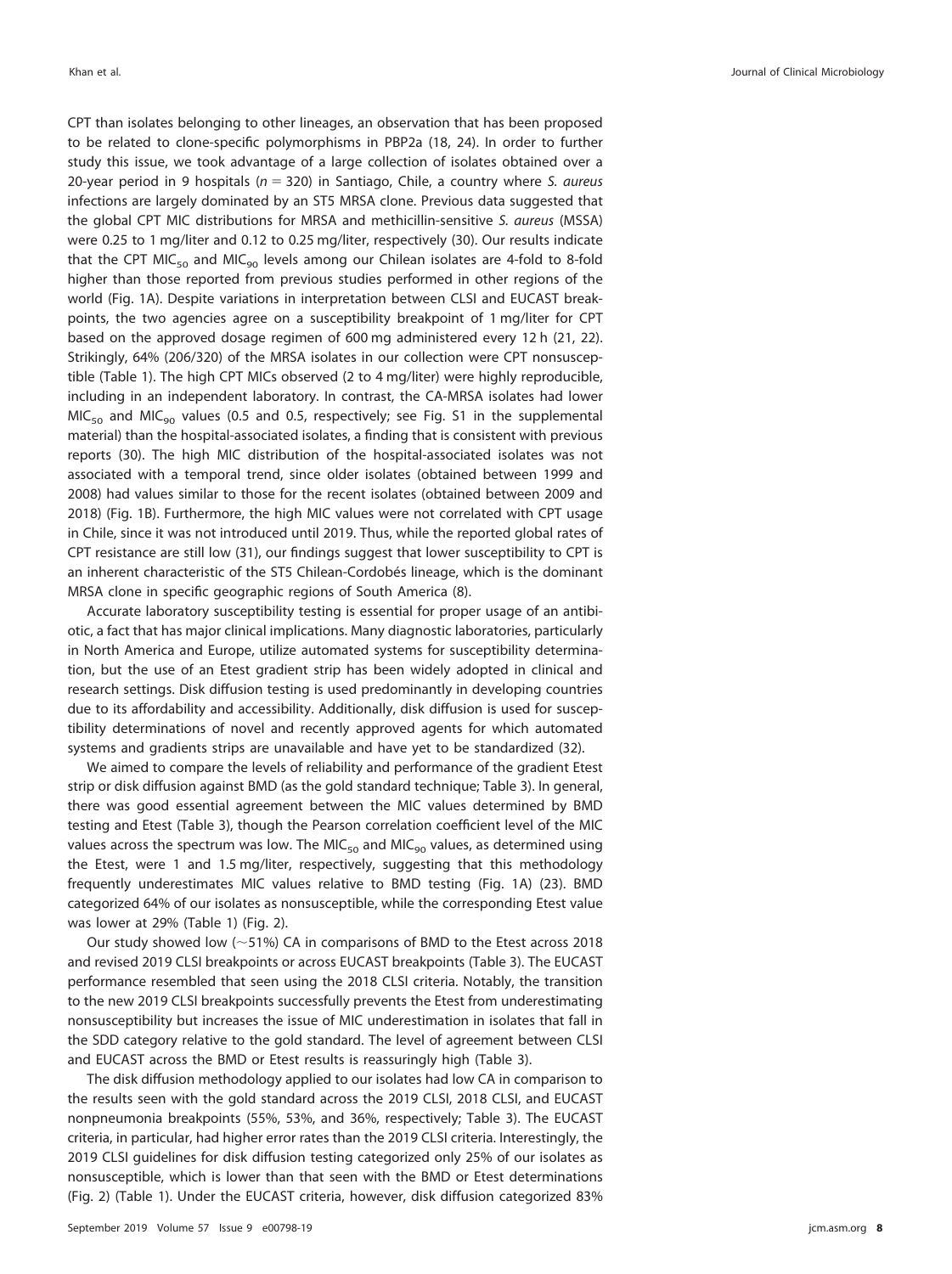| TABLE 3 Rates of agreement and error across methodologies (broth microdilution, Etest, and disk diffusion) evaluated under CLSI and EUCAST nonpneumonia guidelines <sup>a</sup> |                       |                |                        |                 |                                                   |                 |                                                                                                                                                               |      |      |            |      |                                                            |
|---------------------------------------------------------------------------------------------------------------------------------------------------------------------------------|-----------------------|----------------|------------------------|-----------------|---------------------------------------------------|-----------------|---------------------------------------------------------------------------------------------------------------------------------------------------------------|------|------|------------|------|------------------------------------------------------------|
|                                                                                                                                                                                 | Rate (%)              |                |                        |                 |                                                   |                 |                                                                                                                                                               |      |      |            |      |                                                            |
| Result                                                                                                                                                                          | BMD vs Etest<br>Etest | <b>BMD</b> vs  | <b>BMD</b> vs<br>Etest | BMD vs<br>Etest | (CLSI 2019) vs (CLSI 2018) vs and 2019) vs<br>BMD | <b>BMD</b>      | (CLSI 2019) (CLSI 2018) EUCAST) BMD (EUCAST) Etest (EUCAST) vs DD (CLSI) vs DD (CLSI) (EUCAST) vs DD (CLSI) <sup>,</sup> DD (EUCAST)<<br>Etest (CLSI 2018 BMD |      | BMD  |            |      | (CLSI 2019) (CLSI 2018) BMD vs DD DD (EUCAST) DD (CLSI) vs |
| Essential agreement                                                                                                                                                             | 82                    |                |                        |                 |                                                   |                 |                                                                                                                                                               |      |      |            |      |                                                            |
| Categorical agreement                                                                                                                                                           |                       | 51.3           |                        |                 | 95                                                | $\overline{00}$ | 100                                                                                                                                                           | 55.3 | 53.4 | 36         | 25   | 25                                                         |
| Very major error (R by reference,<br>S by test)                                                                                                                                 |                       |                | 81.3                   | 81.3            |                                                   |                 |                                                                                                                                                               |      | 62.5 | $\ddot{6}$ | 69.8 |                                                            |
| Major error (S by reference,<br>R by test)                                                                                                                                      |                       |                |                        |                 |                                                   |                 |                                                                                                                                                               |      |      | 35.1       |      | 50                                                         |
| Total minor error (discrepancy<br>in I or SDD classification)                                                                                                                   |                       | $\frac{48}{5}$ |                        |                 |                                                   |                 |                                                                                                                                                               | 44.4 | 43.1 | 51.3       | 37.5 | 37.5                                                       |
| eBMD, broth microdilution; DD, disk diffusion; S, susceptible; I, intermediate; SDD, susceptible dose dependent; R, resistant                                                   |                       |                |                        |                 |                                                   |                 |                                                                                                                                                               |      |      |            |      |                                                            |

<sup>b</sup>EUCAST DD guidelines used as reference.<br><CLSI DD guidelines used as reference. bEUCAST DD guidelines used as reference.

cCLSI DD guidelines used as reference.

<span id="page-8-0"></span>September 2019 Volume 57 Issue 9 e00798-19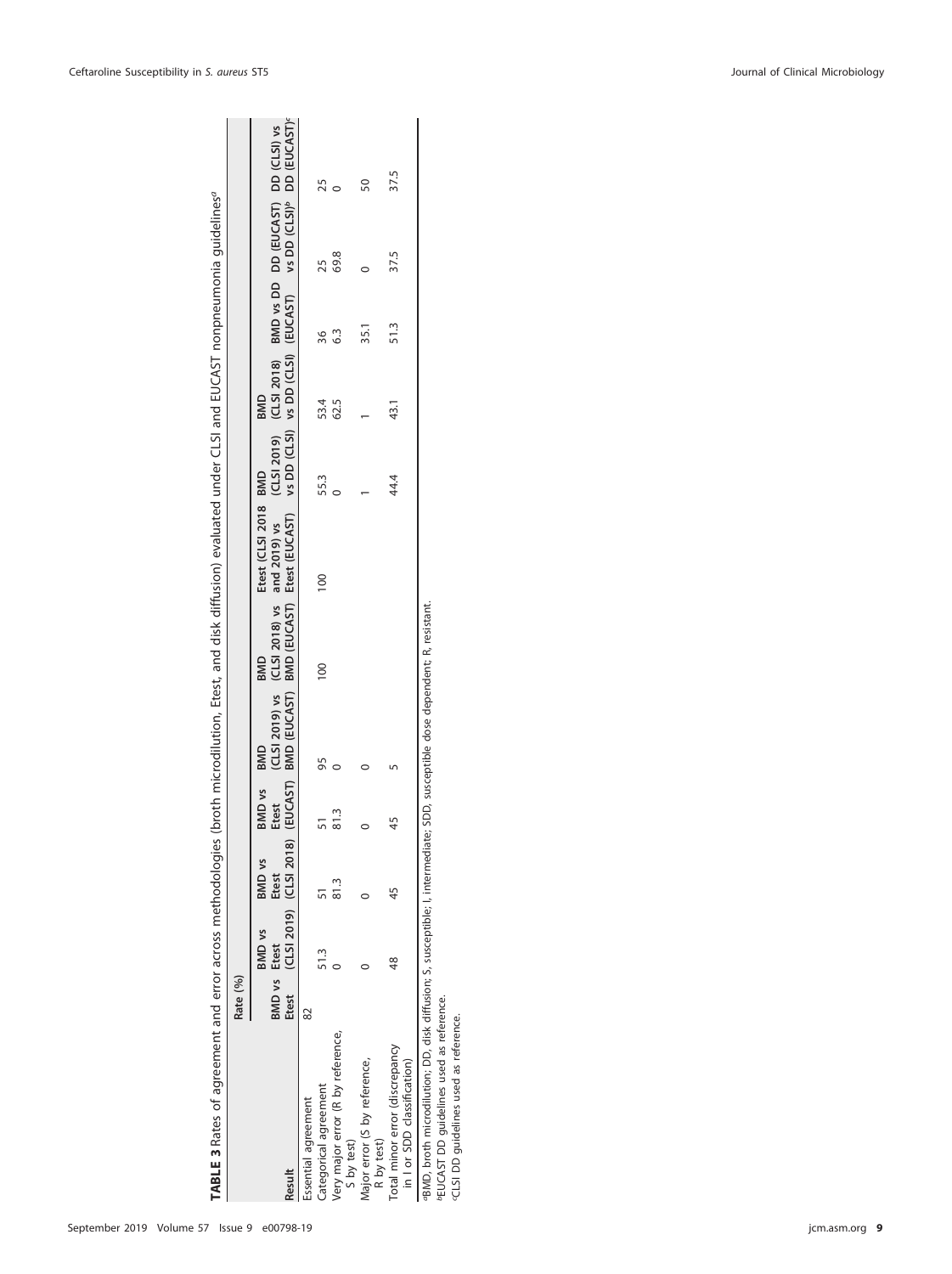(266/320) of our isolates as nonsusceptible with particularly high rates of resistance (54%, 172/320) relative to those reported by BMD or Etest [\(Fig. 2\)](#page-4-1) [\(Table 1\)](#page-4-0). Thus, for disk diffusion, CLSI criteria underestimated nonsusceptibility (i.e., VME) while EUCAST overestimated it (i.e., ME). Since the CLSI and EUCAST guidelines are based on different CPT disk concentrations (30 and 5  $\mu$ g, respectively), agreement between them is low and discrepancy levels are high [\(Table 3;](#page-8-0) see also Table S5). Thus, the different concentrations of CPT in the disks across the CLSI and EUCAST criteria directly impact the reliability of the disk diffusion methodology as a whole and support the arguments for better standardization of the disks or for complete revision of zone diameter breakpoints.

Reevaluation of respiratory isolates under the EUCAST pneumonia guidelines yielded overall rates of resistance determined with the BMD, Etest, and disk diffusion methods (64%, 29%, and 83%, respectively) [\(Table 2\)](#page-6-0) that were higher than the nonpneumonia indications [\(Table 1;](#page-4-0) see also Fig. S2). There was also an impact on agreement and, in some cases, an increase in the levels of discrepancy in the comparisons of the performances of testing methodologies across the CLSI and EUCAST guidelines (Table S7). In a scenario in which there were relevant clinical indications to evaluate respiratory isolates under the pneumonia guidelines, the rates of CPT-resistant MRSA would be higher.

In conclusion, CPT nonsusceptibility has been dominant in Chile in the clinical setting over the last 20 years as determined on the basis of analysis of the isolates examined in our study. Detection of nonsusceptibility across methods is highly variable and inconsistent. While there is good agreement between the CLSI and EUCAST guidelines with the BMD and Etest methodologies, there is high discordance with the disk diffusion methodology. The Etest underestimates MICs relative to the gold standard. The EUCAST disk diffusion methodology, producing the lowest levels of agreement and the highest error rates, drastically overestimates resistance. The old CLSI guidelines from 2018 perform similarly to the EUCAST guidelines, but the recent revision in the CLSI guidelines has improved their reliability. We provide data that argue for better standardization of CPT breakpoints across agencies. We also show that Etest reliability could benefit from lowering the breakpoints specifically for Etest categorization. Finally, the highest level of discordance was seen with disk diffusion, arguing for revision of breakpoints across the CLSI and EUCAST guidelines or for standardization of the concentration of CPT in the disks. Thus, our results clearly show the inherent variability in antimicrobial susceptibility testing across testing methodologies, suggesting that interpretation of susceptibilities should be performed with caution and that clinical decisions need to be carefully weighed in particular scenarios. This approach is especially important if the MIC or the disk diffusion zone diameter reported falls on the edge of the susceptibility breakpoints set by regulatory agencies. Further standardization of techniques, breakpoints, and instruments will be necessary to improve agreement across agencies.

# **SUPPLEMENTAL MATERIAL**

Supplemental material for this article may be found at [https://doi.org/10.1128/JCM](https://doi.org/10.1128/JCM.00798-19) [.00798-19.](https://doi.org/10.1128/JCM.00798-19)

**SUPPLEMENTAL FILE 1**, PDF file, 0.8 MB.

## <span id="page-9-0"></span>**REFERENCES**

- <span id="page-9-1"></span>1. Naber CK. 2009. Staphylococcus aureus bacteremia: epidemiology, pathophysiology, and management strategies. Clin Infect Dis 48(Suppl 4):S231–S237. [https://doi.org/10.1086/598189.](https://doi.org/10.1086/598189)
- 2. Talan DA, Krishnadasan A, Gorwitz RJ, Fosheim GE, Limbago B, Albrecht V, Moran GJ. 2011. Comparison of Staphylococcus aureus from skin and soft-tissue infections in US emergency department patients, 2004 and 2008. Clin Infect Dis 53:144 –149. [https://doi.org/10.1093/](https://doi.org/10.1093/cid/cir308) [cid/cir308.](https://doi.org/10.1093/cid/cir308)
- <span id="page-9-2"></span>3. Planet PJ, Diaz L, Kolokotronis S-O, Narechania A, Reyes J, Xing G, Rincon

S, Smith H, Panesso D, Ryan C, Smith DP, Guzman M, Zurita J, Sebra R, Deikus G, Nolan RL, Tenover FC, Weinstock GM, Robinson DA, Arias CA. 2015. Parallel epidemics of community-associated methicillin-resistant Staphylococcus aureus USA300 infection in North and South America. J Infect Dis 212:1874 –1882. [https://doi.org/10.1093/infdis/jiv320.](https://doi.org/10.1093/infdis/jiv320)

- <span id="page-9-4"></span><span id="page-9-3"></span>4. Chambers HF, Deleo FR. 2009. Waves of resistance: Staphylococcus aureus in the antibiotic era. Nat Rev Microbiol 7:629 – 641. [https://doi.org/](https://doi.org/10.1038/nrmicro2200) [10.1038/nrmicro2200.](https://doi.org/10.1038/nrmicro2200)
- 5. Tenover FC, McDougal LK, Goering RV, Killgore G, Projan SJ, Patel JB,